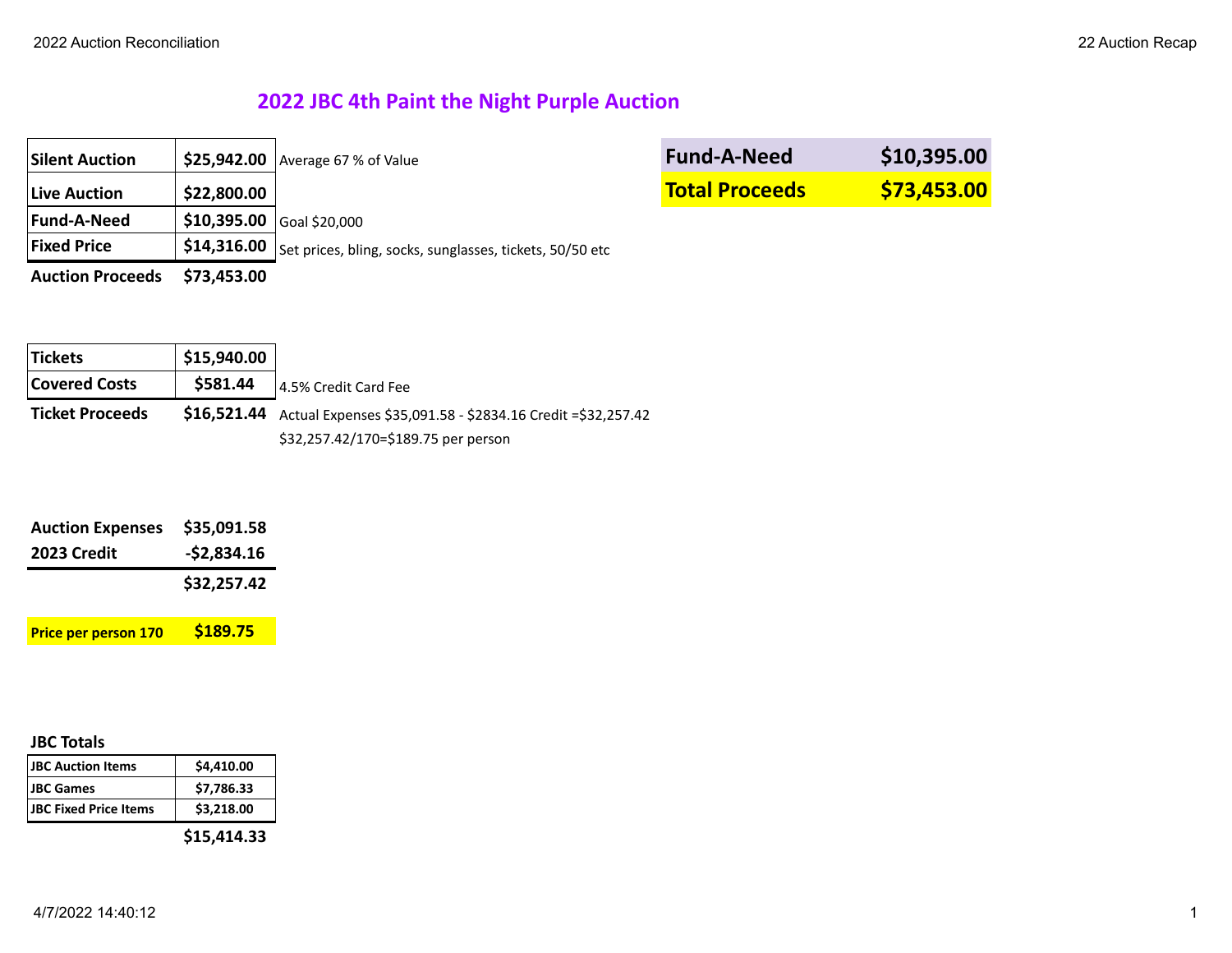# **Totals of Silent, Live & Fixed Prices**

| <b>Groups</b>             | Total       |
|---------------------------|-------------|
| <b>22 Seniors</b>         | \$245.00    |
| <b>Baseball</b>           | \$5,012.00  |
| <b>Basketball-Boys</b>    | \$1,948.00  |
| <b>Cheer</b>              | \$7,735.00  |
| <b>Crew</b>               | \$695.00    |
| <b>Football</b>           | \$13,843.33 |
| <b>Instrumental Music</b> | \$6,800.00  |
| <b>Soccer-Boys</b>        | \$1,070.00  |
| Soccer-Girl's             | \$380.00    |
| <b>Softball</b>           | \$1,405.00  |
| Swim-Boy's                | \$535.00    |
| <b>Swim Girls</b>         | \$190.00    |
| <b>Tennis-Girls</b>       | \$1,000.00  |
| <b>Theater</b>            | \$955.00    |
| <b>Track &amp; Field</b>  | \$1,720.34  |
| <b>Volleyball</b>         | \$420.00    |
| <b>Wrestling</b>          | \$3,690.00  |
| <b>Group Totals</b>       | \$47,643.67 |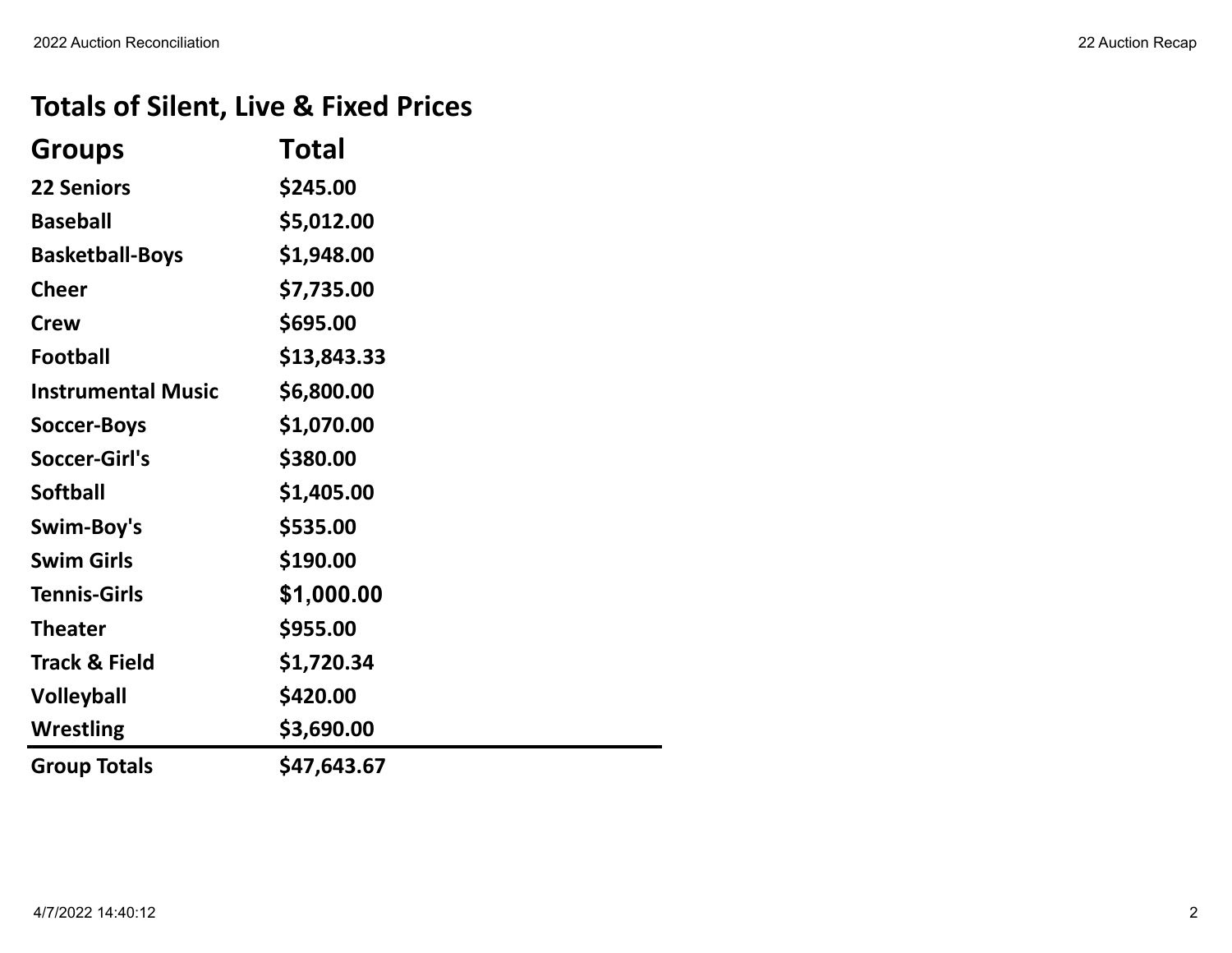| <b>JBC</b> |       |                                                             | <b>JBC Expenses</b> | <b>JBC Earnings</b>            |             |                         |
|------------|-------|-------------------------------------------------------------|---------------------|--------------------------------|-------------|-------------------------|
| <b>JBC</b> | n/a   | <b>Ticket Sales</b>                                         |                     | \$15,770.00                    |             |                         |
| <b>JBC</b> | n/a   | <b>Ticket Sales Check</b>                                   |                     | \$850.00                       |             |                         |
|            |       |                                                             |                     | <b>Total Ticket Sales</b>      | \$16,620.00 |                         |
|            |       |                                                             |                     |                                |             |                         |
|            |       |                                                             |                     |                                |             |                         |
| <b>JBC</b> | 429   | Mobile Coffee Pop-Up                                        |                     | \$375.00                       |             | <b>Silent Auction</b>   |
| <b>JBC</b> | 595   | The Perfect Pairing                                         |                     | \$135.00                       |             | <b>Silent Auction</b>   |
| <b>JBC</b> | 669   | 3 Days and 2 Nights on the Oregon Coast/Astoria Vacation #2 |                     | \$1,700.00                     |             | Live Auction            |
| <b>JBC</b> | 689   | Russell's Chef Table Dinner for Six                         |                     | \$2,200.00                     |             | Live Auction            |
|            |       |                                                             |                     | <b>Total JBC Auction Items</b> | \$4,410.00  |                         |
|            |       |                                                             |                     |                                |             |                         |
| <b>JBC</b> | 651   | <b>Heads or Tails</b>                                       |                     | \$1,390.00                     |             | <b>Fixed Price Item</b> |
| <b>JBC</b> | 652   | 50/50                                                       |                     | \$2,690.00                     |             | <b>Fixed Price Item</b> |
| JBC        | 652   | 50/50 Winner                                                | $-$1,345.00$        |                                |             | Fixed Price Item        |
| <b>JBC</b> | 652   | 50/50 Winner 1/3 back to JBC from Alicia Goff               |                     | \$448.33                       |             | <b>Fixed Price Item</b> |
| JBC        | 655   | Ace of Spades                                               |                     | \$780.00                       |             | <b>Fixed Price Item</b> |
| <b>JBC</b> | n/a   | <b>Dessert Dash</b>                                         |                     | \$3,823.00                     |             | Donation                |
|            |       |                                                             |                     | <b>Total JBC Games</b>         | \$7,786.33  |                         |
|            |       |                                                             |                     |                                |             |                         |
| <b>JBC</b> | 3 & 4 | Domestic Beer Import/Craft Beer                             | $-5380.28$          | \$338.00                       |             | <b>Fixed Price Item</b> |
| <b>JBC</b> | 5 & 7 | Wine by the Glass& Bottles                                  | $-$1,441.60$        | \$1,188.00                     |             | <b>Fixed Price Item</b> |
| JBC        | 6     | <b>Mixed Drinks</b>                                         | $-$1,653.60$        | \$1,692.00                     |             | Fixed Price Item        |

**-\$257.48 Bar Earnings**

**\$3,218.00**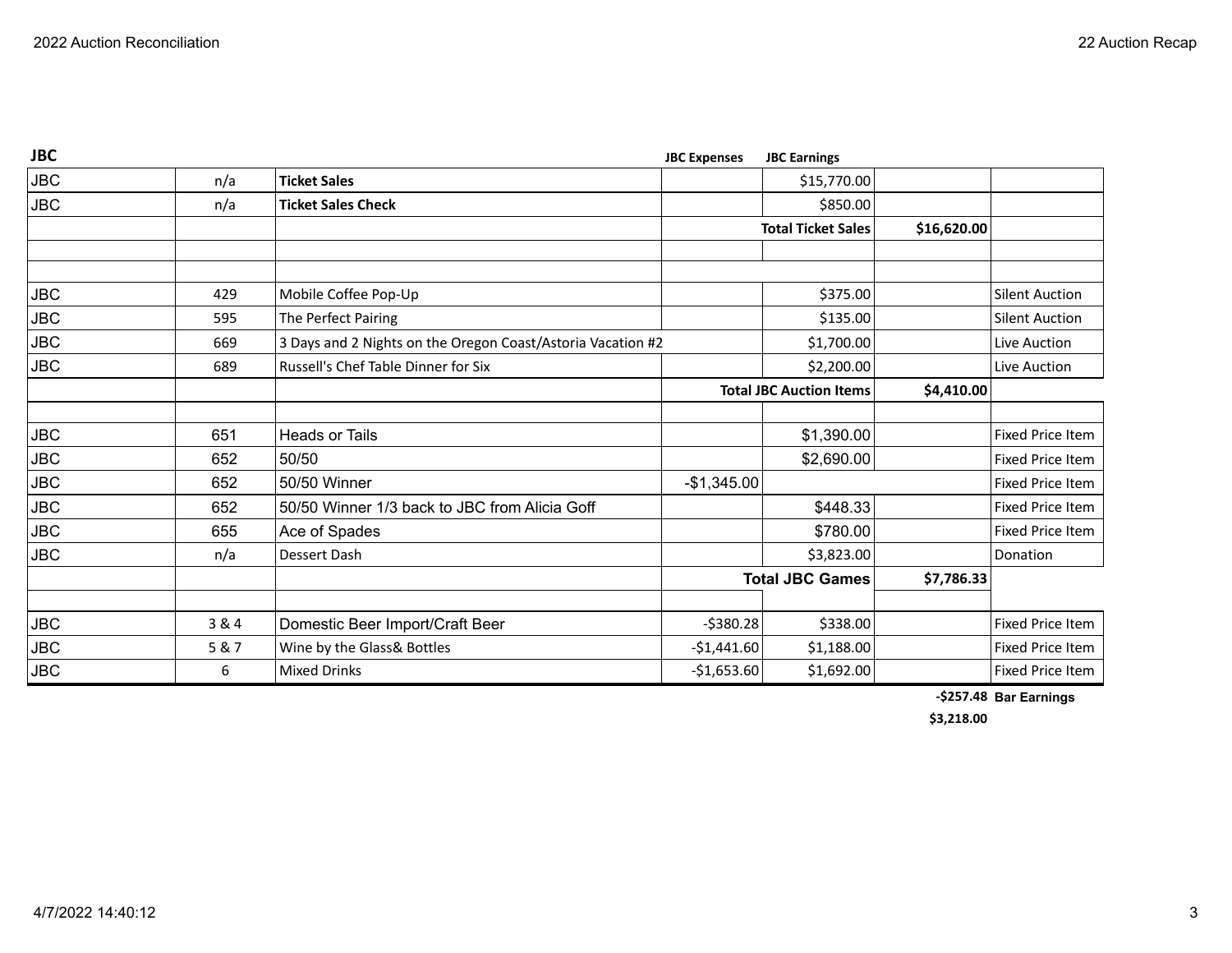# **JBC AuctionExpenses**

| JBC Expense        | Software                          | $-52,735.00$   |            |             |
|--------------------|-----------------------------------|----------------|------------|-------------|
| JBC Expense        | Onecause Helper                   | $-5750.00$     |            |             |
| JBC Expense        | <b>Ticket Fees</b>                | $-5103.45$     |            |             |
| JBC Expense        | Auction cc processing fees        | $-52,784.56$   |            |             |
| JBC Expense        | Auctioneer                        | $-$ \$3,300.00 |            |             |
| JBC Expense        | Wine for VIP Tables               | $-51,224.30$   |            |             |
| JBC Expense        | <b>Dinners</b>                    | $-$9,037.00$   |            |             |
| JBC Expense        | Appetizers                        | $-52,756.00$   |            |             |
| JBC Expense        | <b>Silent Auction Room Rental</b> | $-$1,325.00$   |            |             |
| JBC Expense        | AV Use                            | $-53,445.00$   |            |             |
| JBC Expense        | <b>Volunteer Meals</b>            | $-5556.00$     |            |             |
| JBC Expense        | <b>Bartenders</b>                 | $-$ \$397.50   |            |             |
| <b>JBC Sponsor</b> | Banner Bank Sponsor               |                | \$2,500.00 | Sponsorship |
| JBC Expense        | Food Credit 2023                  |                | \$2,022.41 |             |
| JBC Expense        | <b>Auction Prizes</b>             | $-5358.00$     |            |             |
| JBC Expense        | <b>Auction Expenses</b>           | $-$1,499.29$   |            |             |

**-\$35,091.58 \$37,901.74**

| JBC Raised Auction Funds (Games, Items & Baskets \$12,196.33                               |                  |                            |            |  |
|--------------------------------------------------------------------------------------------|------------------|----------------------------|------------|--|
| JBC Raised Other (Sposnsors, 2023 Credit & Tickets) $\left  \text{\^{521,142.41}} \right $ |                  |                            |            |  |
|                                                                                            | \$33,338.74      |                            |            |  |
|                                                                                            | <b>JBC Total</b> | <b>Deposit for</b><br>2023 | \$2,810.16 |  |
|                                                                                            |                  |                            |            |  |

**Category Pkg. # Name Win Bid Auction Mode**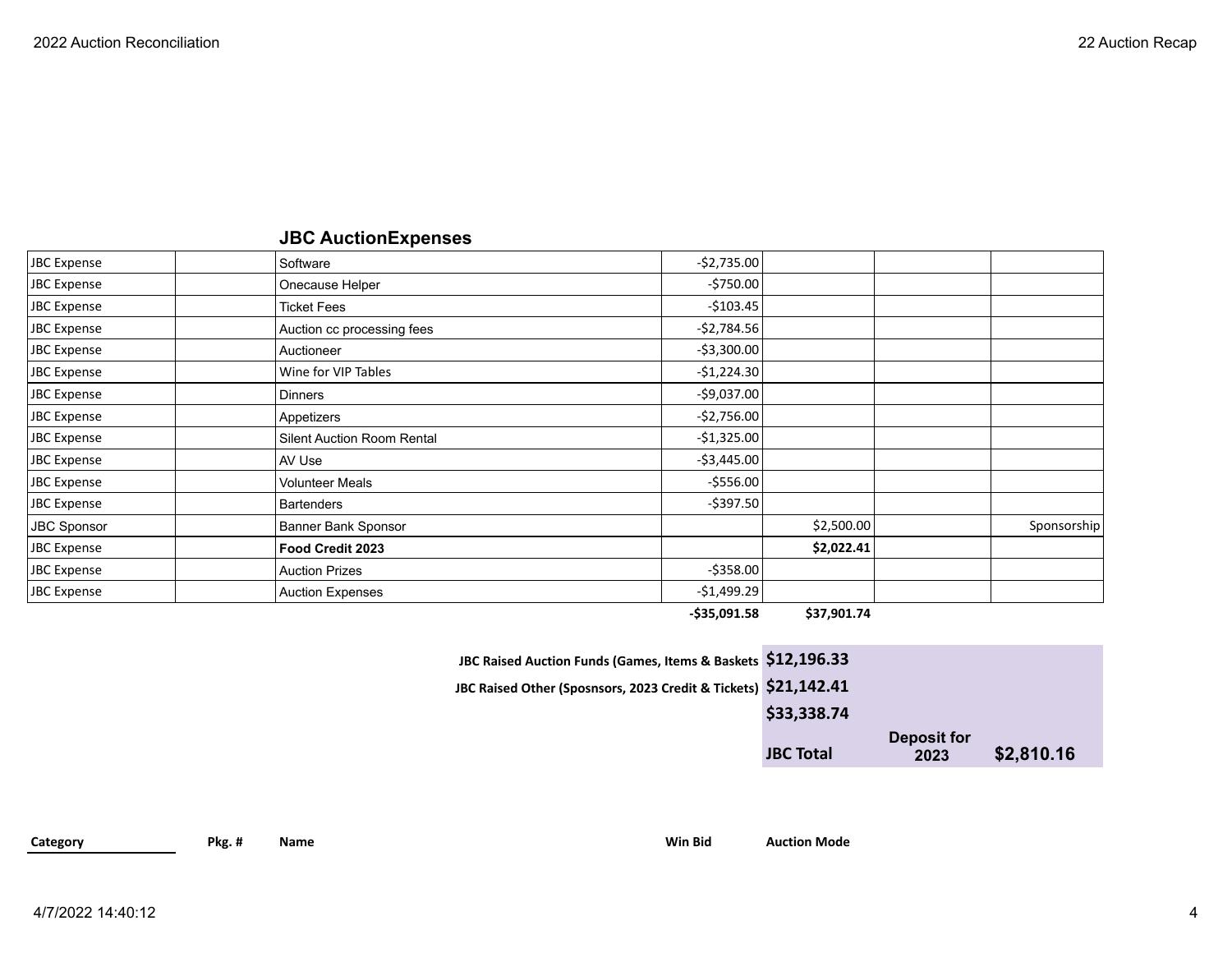٦

| <b>22 Seniors</b> |     |                           |                           |
|-------------------|-----|---------------------------|---------------------------|
| 22 Seniors        | 423 | Senior Swag Extravaganza  | \$115.00 Silent Auction   |
| 22 Seniors        | 581 | Alpine Specialty Cleaning | \$100.00 Silent Auction   |
| 22 Seniors        | 646 | 122 Senior Decals         | \$30,00 Fixed Price Items |

**22 Seniors Total** 

| \$245.00 |  |
|----------|--|
|----------|--|

| <b>Baseball</b> |     |                                                        |                         |
|-----------------|-----|--------------------------------------------------------|-------------------------|
| Baseball        | 430 | <b>Woodland Park Zoo Tunes</b>                         | \$182.00 Silent Auction |
| Baseball        | 473 | <b>Teen Drivers Package</b>                            | \$595.00 Silent Auction |
| Baseball        | 474 | Jaguar Glassbaby #1                                    | \$150.00 Silent Auction |
| <b>Baseball</b> | 475 | "I'm Feeling Lucky" Bouquet                            | \$275.00 Silent Auction |
| <b>Baseball</b> | 476 | Seahawks Date Night                                    | \$310.00 Silent Auction |
| <b>Baseball</b> | 477 | "Let's Get Lucky" Scratch Ticket Bouquet               | \$100.00 Silent Auction |
| Baseball        | 478 | Jag Mom Spirit Bag                                     | \$180.00 Silent Auction |
| <b>Baseball</b> | 479 | Ambassador Wine Basket                                 | \$115.00 Silent Auction |
| Baseball        | 480 | <b>Mexican Party Basket</b>                            | \$150.00 Silent Auction |
| <b>Baseball</b> | 481 | Jello Shot Party Bucket                                | \$140.00 Silent Auction |
| Baseball        | 482 | Patterson Cellars Wine Lovers' Basket                  | \$70.00 Silent Auction  |
| <b>Baseball</b> | 483 | Wine Lovers Basket                                     | \$90.00 Silent Auction  |
| <b>Baseball</b> | 484 | Date Night @ Beardslee                                 | \$125.00 Silent Auction |
| Baseball        | 485 | Seattle Mariners Fan Pack #1                           | \$135.00 Silent Auction |
| <b>Baseball</b> | 486 | Seattle Mariners Fan Pack #2                           | \$70.00 Silent Auction  |
| <b>Baseball</b> | 487 | Seattle Mariners Kids Pack                             | \$15.00 Silent Auction  |
| <b>Baseball</b> | 488 | Mariner's Funko Pop Collector Set                      | \$45.00 Silent Auction  |
| <b>Baseball</b> | 489 | I Heard it Through the Grapevine                       | \$95.00 Silent Auction  |
| Baseball        | 491 | 4 - Mariners Terrace Club Tickets                      | \$375.00 Silent Auction |
| <b>Baseball</b> | 492 | 6-weeks Academic/Executive Functioning Skills Coaching | \$225.00 Silent Auction |
| <b>Baseball</b> | 493 | Mariners 2-Tickets Lower Level Sec 123                 | \$265.00 Silent Auction |
| Baseball        | 494 | Jaguar Glassybaby #2                                   | \$155.00 Silent Auction |
| Baseball        | 495 | Let's Get Lucky Scratch Ticket Bouquet #2              | \$150.00 Silent Auction |
| <b>Baseball</b> | 496 | Seattle Mariners 1st Base Game Base                    | \$100.00 Silent Auction |
| Baseball        | 497 | Spa Retreat                                            | \$150.00 Silent Auction |
| Baseball        | 663 | Honorary Grounds Crew for the Seattle Mariners         | \$600.00 Live Auction   |
| Baseball        | 685 | 1/2 Police Patrol Ride-a-long                          | \$150.00 Live Auction   |
|                 |     |                                                        | <b>Baseball Total</b>   |

**Baseball Total \$5,012.00**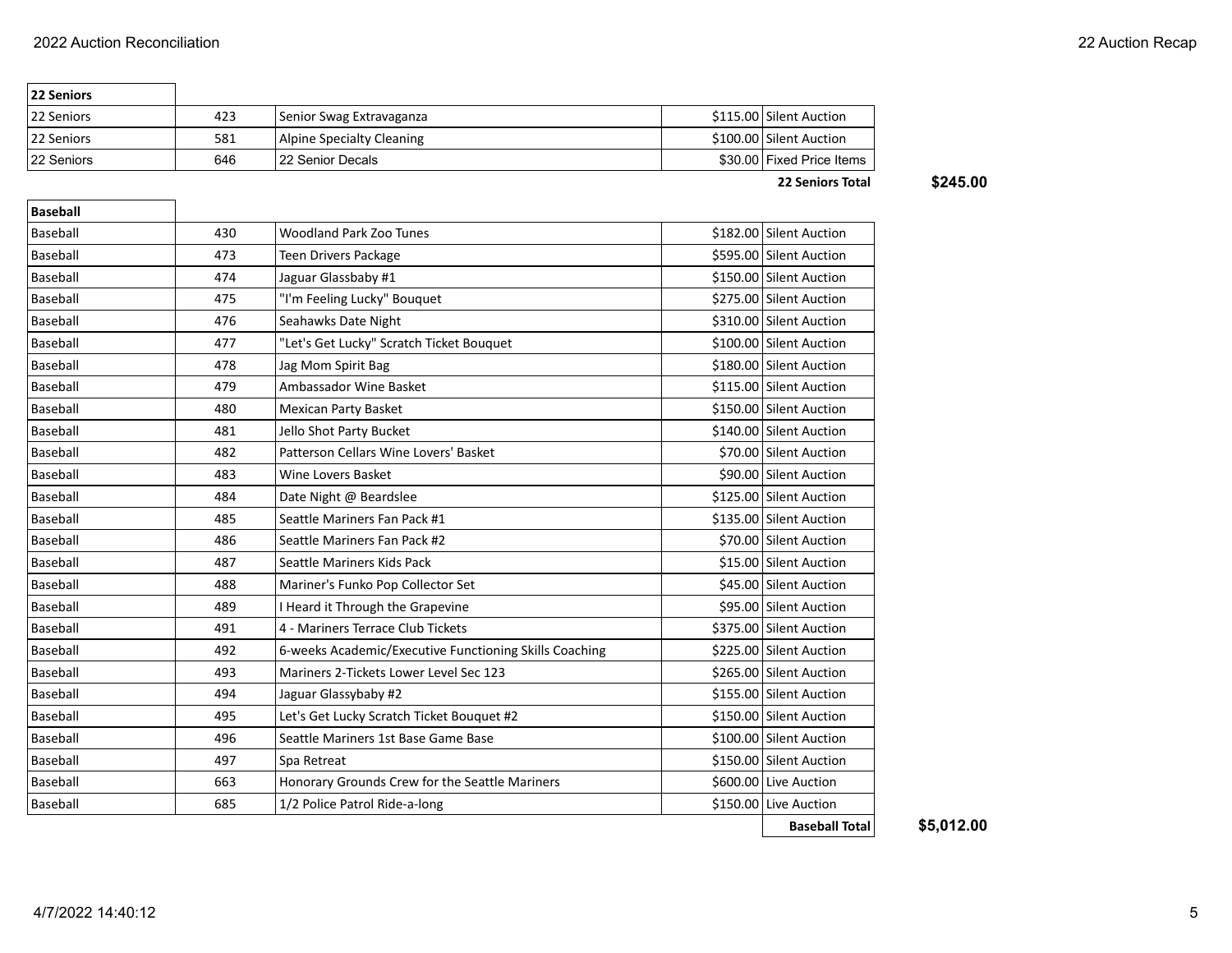### **Basketball-Boys**

| Basketball-Boys        | 538 | Jaguar Basketball Shooter Set-up #538                       | \$115.00 Silent Auction   |
|------------------------|-----|-------------------------------------------------------------|---------------------------|
| Basketball-Boys        | 539 | Jaguar Basketball Shooter Set-up #539                       | \$100.00 Silent Auction   |
| Basketball-Boys        | 540 | Fancy & Fresh Feet - Jaguar Strideline Socks for the Family | \$130.00 Silent Auction   |
| Basketball-Boys        | 541 | Whistler Westin Resort & Spa                                | \$415.00 Silent Auction   |
| Basketball-Boys        | 542 | 1 Summer Basketball Program @ Home Court                    | \$120.00 Silent Auction   |
| Basketball-Boys        | 543 | Seattle Mariners - 4 Terrace Club Tickets                   | \$345.00 Silent Auction   |
| Basketball-Boys        | 544 | 425 Fitness - 3 Month Membership #544                       | \$30.00 Silent Auction    |
| Basketball-Boys        | 545 | 425 Fitness - 3 Month Membership #545                       | \$40.00 Silent Auction    |
| Basketball-Boys        | 546 | Professional Teeth Whitening #546                           | \$200.00 Silent Auction   |
| Basketball-Boys        | 547 | Professional Teeth Whitening #547                           | \$150.00 Silent Auction   |
| Basketball-Boys        | 548 | Professional Teeth Whitening #548                           | \$175.00 Silent Auction   |
| <b>Basketball Boys</b> | 640 | Purple Socks M/L                                            | \$48.00 Fixed Price Items |
| <b>Basketball Boys</b> | 644 | <b>Black Socks M/L</b>                                      | \$64.00 Fixed Price Items |
| <b>Basketball Boys</b> | 645 | <b>Black Socks XL</b>                                       | \$16,00 Fixed Price Items |

**Basketball-Boys Total \$1,948.00**

#### **Cheer**

| Cheer | 432 | Crocheted Jungle Animals and Baby Blanket                                 | \$130.00 Silent Auction |
|-------|-----|---------------------------------------------------------------------------|-------------------------|
| Cheer | 433 | Wine and Dine Experience                                                  | \$215.00 Silent Auction |
| Cheer | 434 | XBox One X and Swag #434                                                  | \$550.00 Silent Auction |
| Cheer | 435 | Seahawk Gear                                                              | \$55.00 Silent Auction  |
| Cheer | 436 | <b>NCHS Cheer Birthday Party</b>                                          | \$125.00 Silent Auction |
| Cheer | 437 | Seattle Mariners Bobbleheads & More                                       | \$30.00 Silent Auction  |
| Cheer | 439 | 1 North Creek Jr Jaguars Cheer<br>Registration for the 2022 Season        | \$430.00 Silent Auction |
| Cheer | 440 | XBox One X and Swag #440                                                  | \$510.00 Silent Auction |
| Cheer | 441 | Kraken                                                                    | \$30.00 Silent Auction  |
| Cheer | 442 | 1 North Creek Junior Jaguars Football<br>Registration for the 2022 Season | \$395.00 Silent Auction |
| Cheer | 443 | Innermission Brewing Swage and Beer Basket                                | \$170.00 Silent Auction |
| Cheer | 498 | Custom Rings by Lauren's Rings                                            | \$35.00 Silent Auction  |
| Cheer | 500 | Safeway Gift Card                                                         | \$65.00 Silent Auction  |
| Cheer | 502 | Moltenworks (glass fusing) class passes                                   | \$150.00 Silent Auction |
| Cheer | 583 | A Night of Relaxation Courtesy of Costco                                  | \$195.00 Silent Auction |
| Cheer | 584 | Sports Reel                                                               | \$135.00 Silent Auction |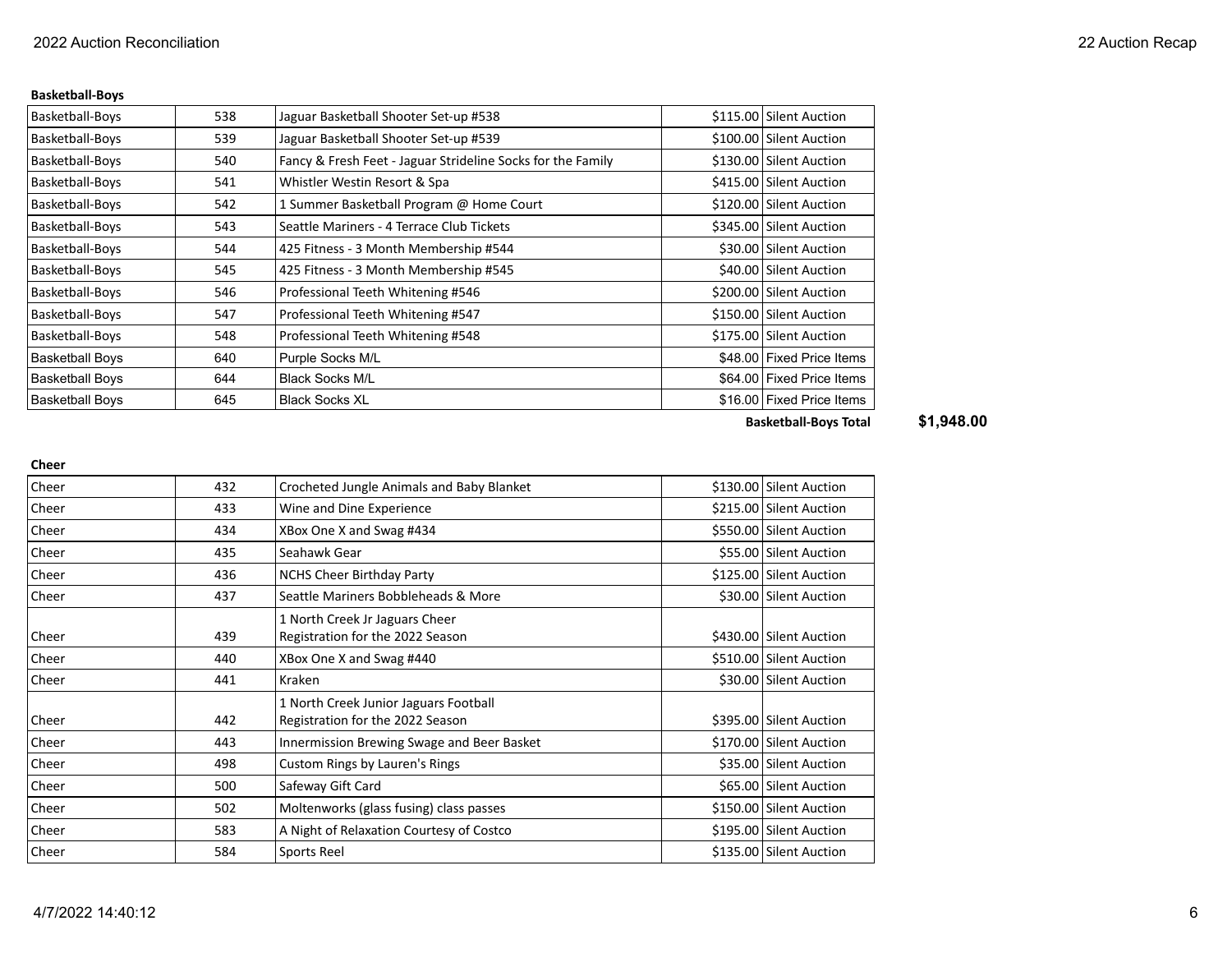| <b>Cheer</b> | 604 | I Gift Card - Le Coin                               | \$90.00 Silent Auction    |
|--------------|-----|-----------------------------------------------------|---------------------------|
| <b>Cheer</b> | 653 | Cheer Bling                                         | \$825.00 Fixed Price Item |
| <b>Cheer</b> | 667 | The Ultimate Washington Huskies Tailgate Experience | \$1,000.00 Live Auction   |
| l Cheer      | 665 | <b>Russell's Chef Table Dinner for Ten</b>          | \$2,600.00 Live Auction   |

**Cheer Total \$7,735.00**

| Crew          |     |                            |                         |
|---------------|-----|----------------------------|-------------------------|
| <b>I</b> crew | 599 | Traffic Light              | \$370.00 Silent Auction |
| crew          | 605 | Bartesian & Bartesian Pods | \$325.00 Silent Auction |
|               |     |                            |                         |

**Crew Total \$695.00**

### **Football**

| Football | 401 | <b>XBOX Accessories Bundle</b>                                | \$115.00 Silent Auction |
|----------|-----|---------------------------------------------------------------|-------------------------|
| Football | 444 | Rose All Day                                                  | \$145.00 Silent Auction |
| Football | 445 | <b>Booklovers Gift Basket</b>                                 | \$55.00 Silent Auction  |
| Football | 446 | <b>Restaurant Lovers Basket</b>                               | \$75.00 Silent Auction  |
| Football | 447 | Baseball/Softball Training Package                            | \$95.00 Silent Auction  |
| Football | 448 | Ezells's Famous Chicken Food Order up to \$55                 | \$80.00 Silent Auction  |
| Football | 449 | Cutting Edge Salon Package w/Opal+RUST                        | \$75.00 Silent Auction  |
| Football | 450 | <b>CPR Class</b>                                              | \$40.00 Silent Auction  |
| Football | 451 | Lavish Nails & Spa                                            | \$25.00 Silent Auction  |
| Football | 453 | Lombardi's Gift Card                                          | \$90.00 Silent Auction  |
| Football | 454 | Tasting for 8 & Charcuterie Board                             | \$210.00 Silent Auction |
| Football | 455 | Date Night                                                    | \$135.00 Silent Auction |
| Football | 456 | Tasting for 4 & 6 Bottles                                     | \$150.00 Silent Auction |
| Football | 457 | <b>Family Dinner Coupon</b>                                   | \$80.00 Silent Auction  |
| Football | 458 | Elevated Sportz - 10 Pack of Passes                           | \$95.00 Silent Auction  |
| Football | 459 | Laser Tag for 6                                               | \$100.00 Silent Auction |
| Football | 460 | Gift Certificate - Initial Exam & Chiropractic Treatment #460 | \$25.00 Silent Auction  |
| Football | 461 | Gift Certificate - Initial Exam & Chiropractic Treatment #461 | \$25.00 Silent Auction  |
| Football | 462 | Gift Certificate - 1 Hour Massage #462                        | \$85.00 Silent Auction  |
| Football | 463 | Gift Certificate - 1 Hour Massage #463                        | \$75.00 Silent Auction  |
| Football | 464 | Good Brewing 2022 Mug Club Membership                         | \$85.00 Silent Auction  |
| Football | 465 | Seattle Kracken Tickets                                       | \$145.00 Silent Auction |
| Football | 466 | 6 Month Membership to Estate Wine Club                        | \$55.00 Silent Auction  |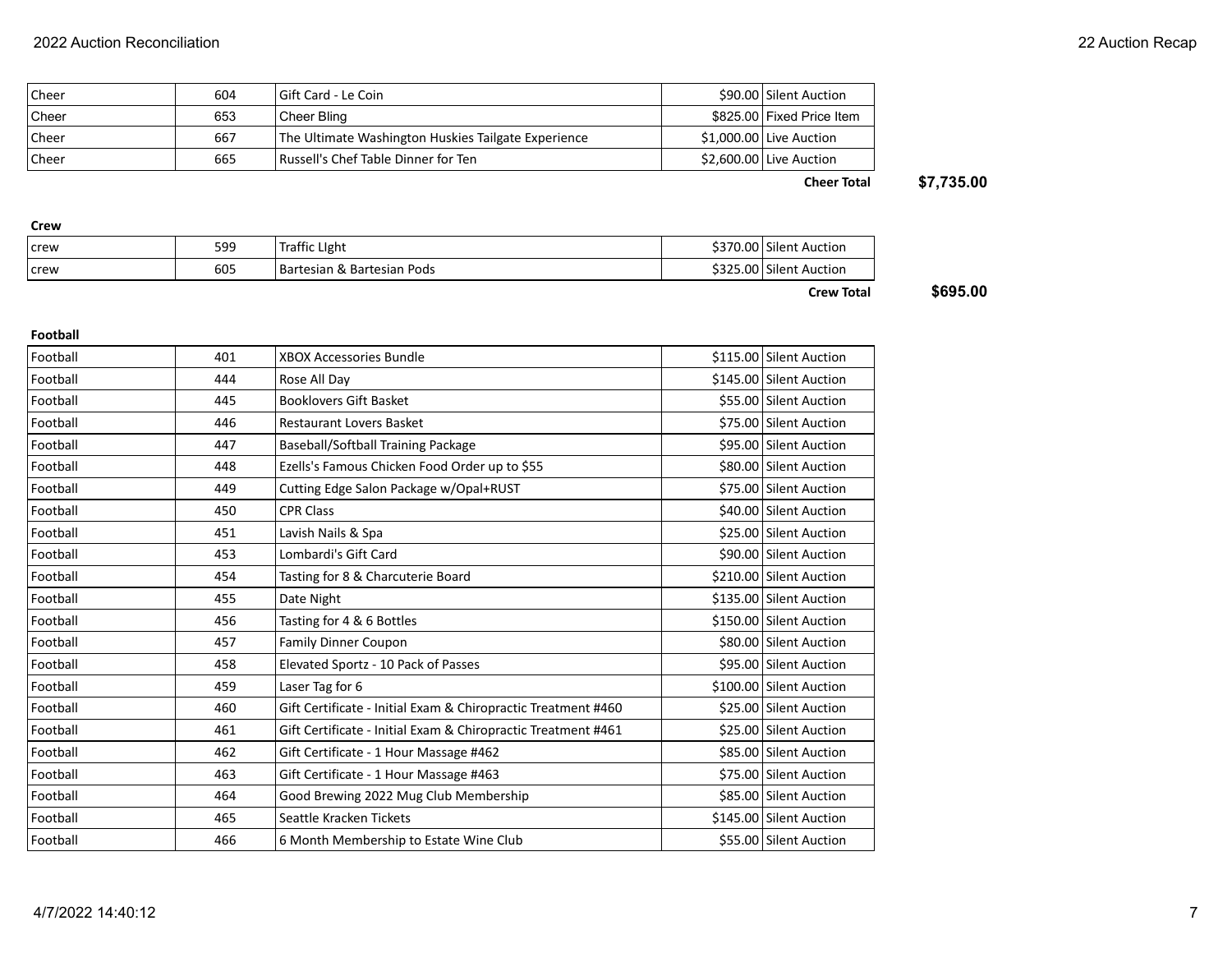| Football | 469 | Free Garage Door Opener                                  | \$355.00 Silent Auction     |
|----------|-----|----------------------------------------------------------|-----------------------------|
| Football | 470 | 2 Mariner Tickets and \$50 Gift Certificate              | \$150.00 Silent Auction     |
| Football | 503 | Wine Basket & Date Night                                 | \$100.00 Silent Auction     |
| Football | 504 | Cut & Flow Fitness Package                               | \$90.00 Silent Auction      |
| Football | 505 | Cut & Flow Pkg1                                          | \$75.00 Silent Auction      |
| Football | 506 | Cut & Flow Fitness Package Pkg 2                         | \$90.00 Silent Auction      |
| Football | 507 | Cut & Flow Fitness Package pkg3                          | \$90.00 Silent Auction      |
| Football | 508 | Alexa Cafe                                               | \$60.00 Silent Auction      |
| Football | 509 | F45 Fitness #509                                         | \$90.00 Silent Auction      |
| Football | 510 | F45 Fitness #510                                         | \$45.00 Silent Auction      |
| Football | 557 | Life is Good, so Travel                                  | \$45.00 Silent Auction      |
| Football | 558 | <b>Glassy Jaggy</b>                                      | \$160.00 Silent Auction     |
| Football | 559 | Best Mom Ever Spa 2                                      | \$65.00 Silent Auction      |
| Football | 560 | Inner Peace Spa                                          | \$80.00 Silent Auction      |
| Football | 561 | Soothing Sea Spa Package                                 | \$60.00 Silent Auction      |
| Football | 562 | Humble & Kind Succulent Garden                           | \$60.00 Silent Auction      |
| Football | 563 | Ultimate Father's Day Gift                               | \$85.00 Silent Auction      |
| Football | 567 | Miu Lan Foot Spa Basket                                  | \$65.00 Silent Auction      |
| Football | 568 | Xbox Bundle                                              | \$145.00 Silent Auction     |
| Football | 577 | Ultimate Xbox Game Pass                                  | \$115.00 Silent Auction     |
| Football | 578 | Jag Bag & Personal Training                              | \$300.00 Silent Auction     |
| Football | 579 | Home Sprinkler Start-up & Blowout                        | \$35.00 Silent Auction      |
| Football | 597 | Letterman Jacket                                         | \$475.00   Silent Auction   |
| Football | 652 | 50/50 Winner 1/3 back to Football                        | \$448.33 Fixed Price Item   |
| Football | 654 | <b>Wine Table</b>                                        | \$1,200.00 Fixed Price Item |
| Football | 656 | Sponsor a Football Player for Alaska                     | \$450.00   Donation         |
| Football | 662 | Lunch for Two at Friday Harbor                           | \$800.00 Live Auction       |
| Football | 664 | Kracken VIP Game Experience                              | $$1,000.00$ Live Auction    |
| Football | 666 | 2 Seahawk Club Tickets with Sideline Pass                | $$1,000.00$ Live Auction    |
| Football | 668 | 3 Days and 2 Nights on the Oregon Coast/Astoria Vacation | \$1,700.00 Live Auction     |
| Football | 671 | North Creek Football Package                             | \$400.00 Live Auction       |
| Football | 673 | Seahawks Tickets and Signed Football Helmet 2017         | \$800.00 Live Auction       |
| Football | 685 | 1/2 Police Patrol Ride-a-long                            | \$150.00 Live Auction       |
| Football | 687 | Tiny Tin House 2 Night Olympic Peninsula Getaway         | \$600.00 Live Auction       |
| Football | 690 | North Creek Football Package #2                          | \$400.00 Live Auction       |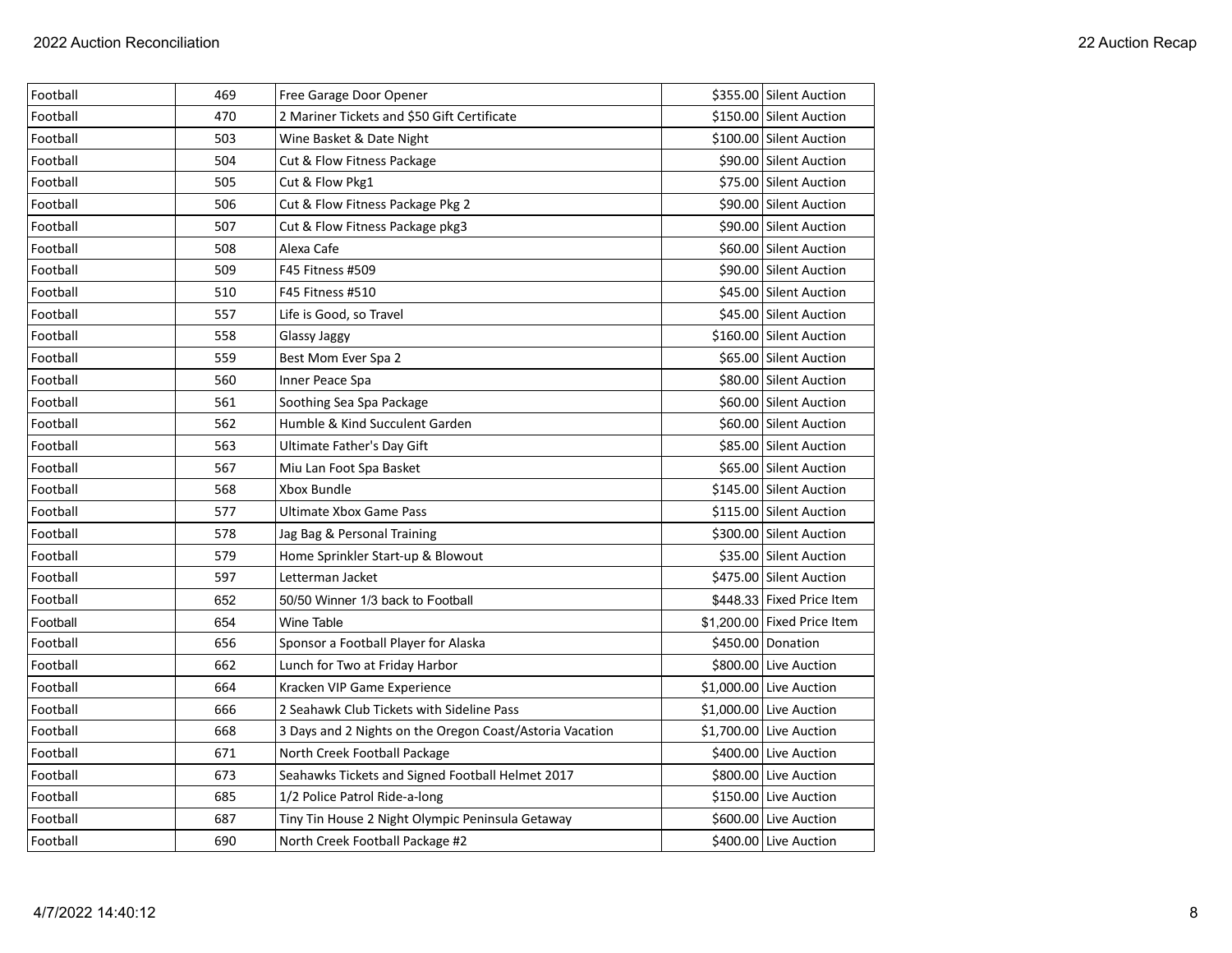**Soccer-Boys**

**Football Total \$13,843.33**

| Instr. Music | 403 | Kiona Winery Wine Crate #403                 | \$160.00 Silent Auction  |
|--------------|-----|----------------------------------------------|--------------------------|
| Instr. Music | 404 | Kiona Winery Wine Crate #404                 | \$150.00 Silent Auction  |
| Instr. Music | 405 | Kiona Winery Wine Crate #405                 | \$160.00 Silent Auction  |
| Instr. Music | 406 | Italian Pasta Dinner                         | \$55.00 Silent Auction   |
| Instr. Music | 407 | Ramen Basket                                 | \$120.00 Silent Auction  |
| Instr. Music | 408 | Triplehorn Brewers Delight                   | \$90.00 Silent Auction   |
| Instr. Music | 409 | Lovely Night Out at the Cottage              | \$105.00 Silent Auction  |
| Instr. Music | 410 | Night Out at John Howie Steaks #410          | \$140.00 Silent Auction  |
| Instr. Music | 411 | Something Beautiful                          | \$90.00 Silent Auction   |
| Instr. Music | 412 | McMenamins Whiskey Toast                     | \$170.00 Silent Auction  |
| Instr. Music | 413 | Night Out at John Howie Steaks #413          | \$145.00 Silent Auction  |
| Instr. Music | 414 | Drivers Education course and Car Care Bundle | \$635.00 Silent Auction  |
| Instr. Music | 415 | Broadway Swag Bag                            | \$55.00 Silent Auction   |
| Instr. Music | 416 | Night Out at Russell's                       | \$150.00 Silent Auction  |
| Instr. Music | 417 | <b>Gift Cards Galore</b>                     | \$130.00 Silent Auction  |
| Instr. Music | 418 | Apple Box                                    | \$135.00 Silent Auction  |
| Instr. Music | 419 | <b>Healthier You with Pilates</b>            | \$160.00 Silent Auction  |
| Instr. Music | 420 | Night at the Movies!                         | \$50.00 Silent Auction   |
| Instr. Music | 421 | Night Out at Amaro                           | \$140.00 Silent Auction  |
| Instr. Music | 422 | Pamper Yourself!                             | \$55.00 Silent Auction   |
| Instr. Music | 424 | <b>Village Theatre Tickets</b>               | \$100.00 Silent Auction  |
| Instr. Music | 425 | Zoo Tunes Tickets                            | \$220.00 Silent Auction  |
| Instr. Music | 426 | Seattle Storm Tickets #426                   | \$330.00 Silent Auction  |
| Instr. Music | 427 | Museum of Pop Culture Tickets                | \$70.00 Silent Auction   |
| Instr. Music | 428 | Museum of Flight                             | \$25.00 Silent Auction   |
| Instr. Music | 501 | ambasador winery tasting                     | \$110.00 Silent Auction  |
| Instr. Music | 660 | Coeur d'Alene Resort                         | $$1,100.00$ Live Auction |

Instr. Music **1.2. Instral Music 1.2. Instrument Caribbean** Cruise **1.500.00** Clive Auction

Instr. Music **1988** A02 Seattle Kraken Hockey!!! Game day tickets, jersey and swag \$450.00 Silent Auction

#### **Instrumental Music**

**Instrumental Music Total \$6,800.00**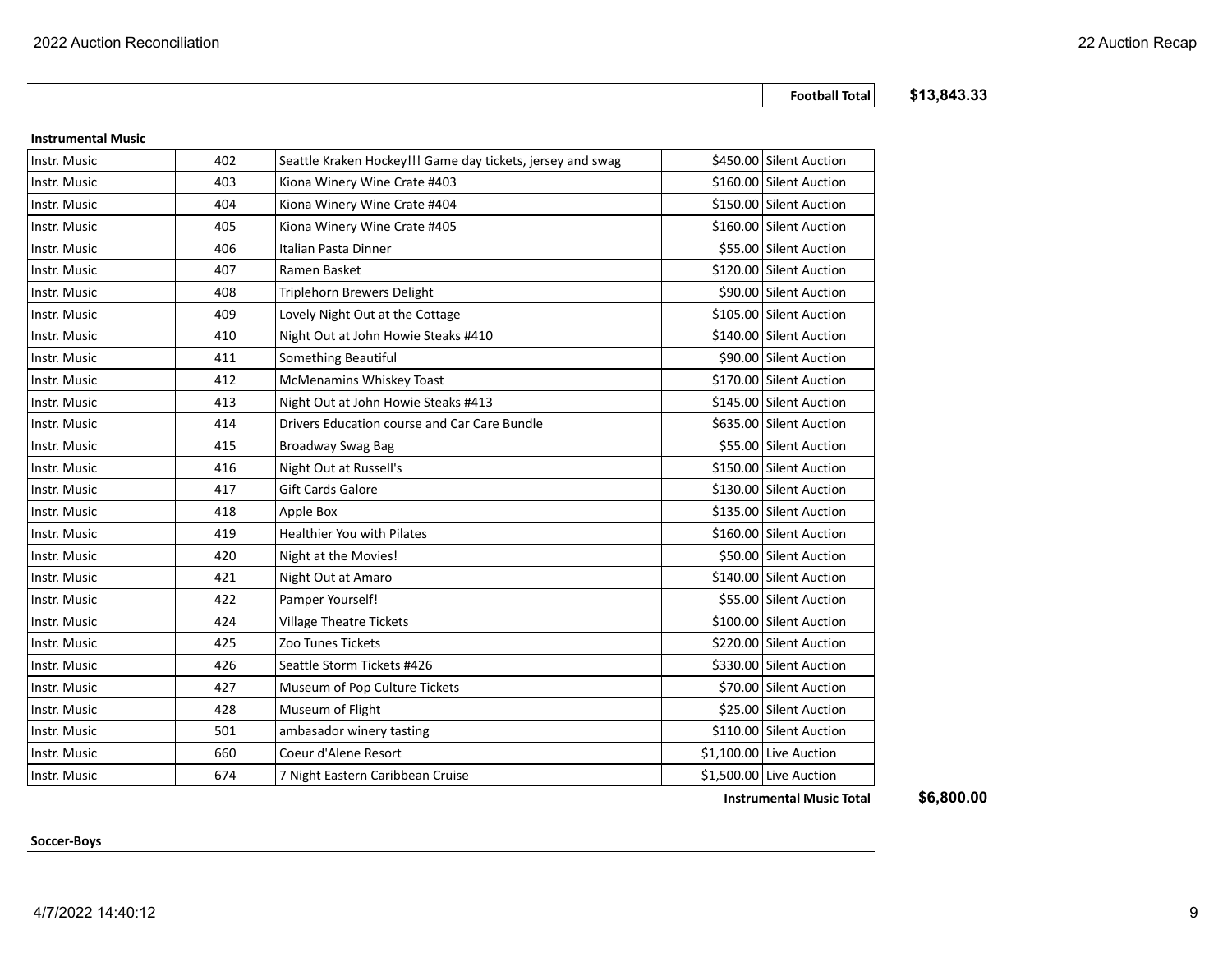|             |     |                                | <b>Soccer-Boys Total</b> | \$1,070,00 |
|-------------|-----|--------------------------------|--------------------------|------------|
| Soccer-Boys | 603 | <b>Sports Nutrition Basket</b> | \$235.00 Silent Auction  |            |
| Soccer-Boys | 602 | Home Spa Basket                | \$95.00 Silent Auction   |            |
| Soccer-Boys | 572 | Wine Tasting for 4             | \$75.00 Silent Auction   |            |
| Soccer-Boys | 571 | Mark Ryan Wineries Wine #571   | \$145.00 Silent Auction  |            |
| Soccer-Boys | 570 | Mark Ryan Wineries Wine #570   | \$120.00 Silent Auction  |            |
| Soccer-Boys | 661 | Boy's in the Backyard          | \$400.00 Live Auction    |            |

### **Soccer-Girl's**

**Softball**

| Soccer-Girl's  | 573 | Pretty Woman Broadway @ the Paramount       | \$225.00 Silent Auction |
|----------------|-----|---------------------------------------------|-------------------------|
| 'Soccer-Girl's | 574 | Jagged Little Pill Broadway @ the Paramount | \$155.00 Silent Auction |

Softball 670 Las Vegas Gambling & Football Basket \$700.00 Live Auction Softball 517 Egg Basket #517 **Egg Basket #517** \$45.00 Silent Auction Softball 518 Egg Basket #518 **Egg Basket #518** \$50.00 Silent Auction Softball 519 Kitchen Basket 580.00 Silent Auction State State State State State State State State State State State State State State State State State State State State State State State State State State State State Stat Softball 520 UW Fan Basket! \$195.00 Silent Auction Softball 521 Alaskan Beer & Gear in basket \$175.00 Silent Auction Softball 523 Alaskan Beer & Gear with Cooler **1998 Alaskan Beer & Gear with Cooler** 500 Silent Auction

**Soccer Girl's Total \$380.00**

## **Softball Total \$1,405.00**

### **Swim-Boy's**

| Swim-Boy's | 511 | Guardian Cellars Winery Wine Tour & Tasting Experience | \$65.00 Silent Auction  |
|------------|-----|--------------------------------------------------------|-------------------------|
| Swim-Boy's | 512 | Wine Club Member for a Day #512                        | \$45.00 Silent Auction  |
| Swim-Boy's | 513 | Wine Club Member for a Day #513                        | \$50.00 Silent Auction  |
| Swim-Boy's | 514 | <b>Guardian Cellars Wine Flight &amp; Tasting</b>      | \$95.00 Silent Auction  |
| Swim-Boy's | 515 | \$35 Foot Massage Gift Card                            | \$30.00 Silent Auction  |
| Swim-Boy's | 516 | RET Branded Active & Outdoorsy Swag Gift Bag           | \$90.00 Silent Auction  |
| Swim-Boy's | 522 | Just Add Cheese Wine & Charcuterie Lovers Basket       | \$160.00 Silent Auction |

**Swim Girls Sachus Community Same Night Package <b>\$190.00** Silent Auction

### **Swim-Boy's Total \$535.00**

### **Swim Girls Total \$190.00**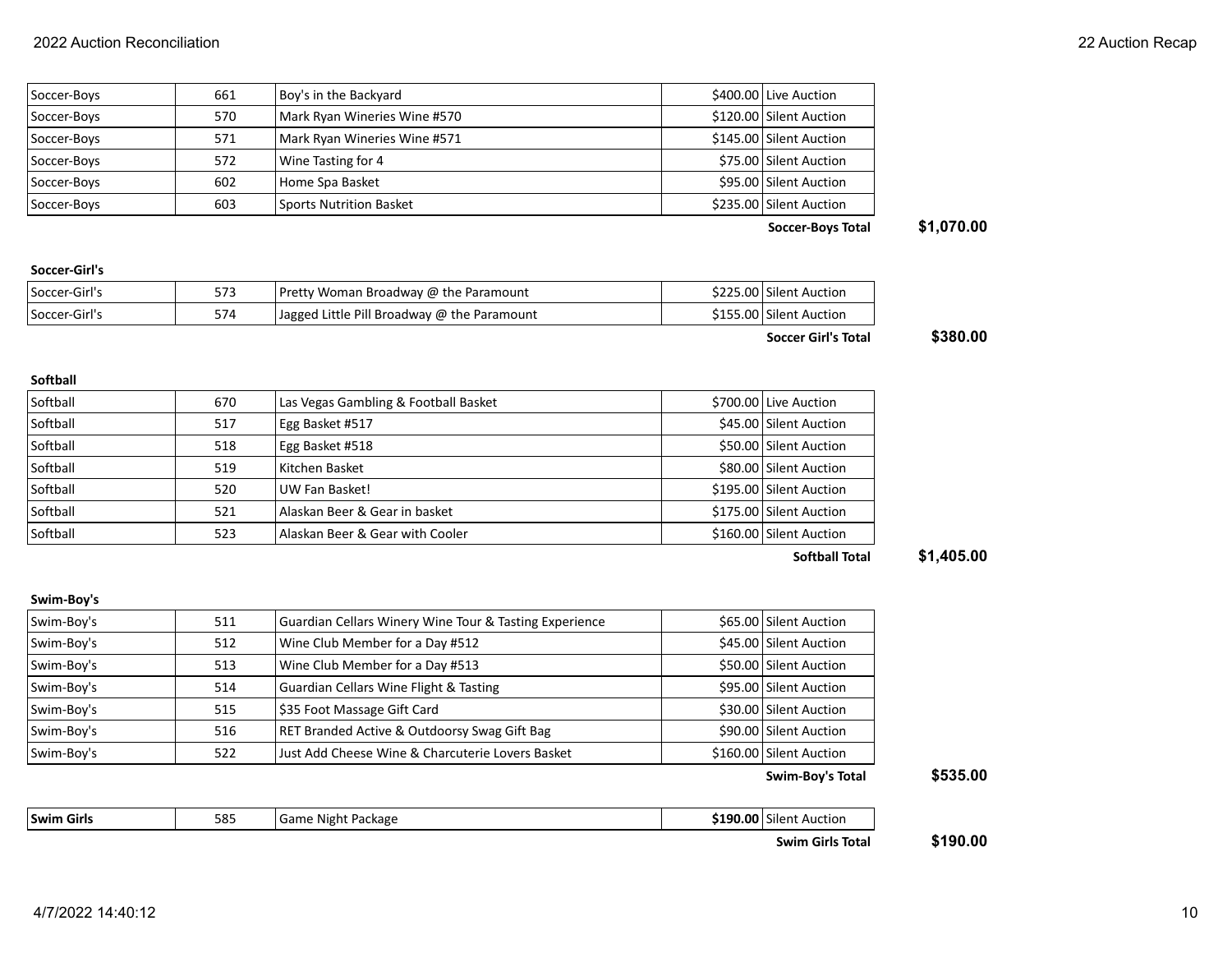| <b>Tennis</b> | 688 | <br>Wine C<br>Country<br>TStavcation in<br>: Heart of Woodinville<br>*he . | നറ<br>ΩC<br>Auction<br><b>LIVE</b> |
|---------------|-----|----------------------------------------------------------------------------|------------------------------------|
|               |     |                                                                            |                                    |

**Tennis-Girls Total \$1,000.00**

#### **Theater**

| Theater | 524 | Debbie Macomer Basket                       | \$65.00 Silent Auction  |
|---------|-----|---------------------------------------------|-------------------------|
| Theater | 525 | Aquasox - 4 upperbox Tickets                | \$120.00 Silent Auction |
|         |     | Certificate for 2 green level tickets for a |                         |
| Theater | 526 | 2022-2023 regular season game               | \$10.00 Silent Auction  |
| Theater | 527 | Kayaking Fun for 2                          | \$95.00 Silent Auction  |
| Theater | 528 | <b>Bugermaster Gift Card</b>                | \$60.00 Silent Auction  |
| Theater | 529 | John Howie Restaurants Gift Certificates    | \$120.00 Silent Auction |
| Theater | 530 | Raptor Reef Indoor Waterpark                | \$30.00 Silent Auction  |
|         |     | 2 Complimentary Tickets to Afterwords,      |                         |
| Theater | 533 | a new musical part of the 2021-2022 season  | \$115.00 Silent Auction |
| Theater | 534 | Alpine Cleaning Gift Cleaning               | \$55.00 Silent Auction  |
| Theater | 535 | \$50 Flower World Gift Certificate          | \$60.00 Silent Auction  |
| Theater | 536 | <b>Thaproot Theater Tickets</b>             | \$55.00 Silent Auction  |
| Theater | 576 | <b>Flatstick Pub</b>                        | \$170.00 Silent Auction |
|         |     |                                             |                         |

**Theater Total \$955.00**

#### **Track & Field**

| Track & Field | 549 | Jag Spa Day                                 | \$50.00 Silent Auction    |
|---------------|-----|---------------------------------------------|---------------------------|
| Track & Field | 550 | Just Breathe Aveda & Spa                    | \$115.00 Silent Auction   |
| Track & Field | 551 | Best Mom Ever Spa                           | \$150.00 Silent Auction   |
| Track & Field | 552 | You're a Star                               | \$95.00 Silent Auction    |
| Track & Field | 553 | <b>Hello Gorgeous</b>                       | \$95.00 Silent Auction    |
| Track & Field | 554 | Ultimate Aqua Spa Day                       | \$105.00 Silent Auction   |
| Track & Field | 555 | Choose Kindness Spa Package                 | \$85.00 Silent Auction    |
| Track & Field | 556 | Queens for the Day Spa Package              | \$120.00 Silent Auction   |
| Track & Field | 594 | 4 Bottles of Ste. Michelle Wines            | \$160.00 Silent Auction   |
| Track & Field | 600 | <b>Curated and Cured Tasting Experience</b> | \$65.00 Silent Auction    |
| Track & Field | 650 | <b>Track Sunglasses</b>                     | \$232.00 Fixed Price Item |
| Track & Field | 652 | 50/50 Winner 1/3 back to Track & Field      | \$448.34 Fixed Price Item |

**Track & Field Total \$1,720.34**

**Volleyball**